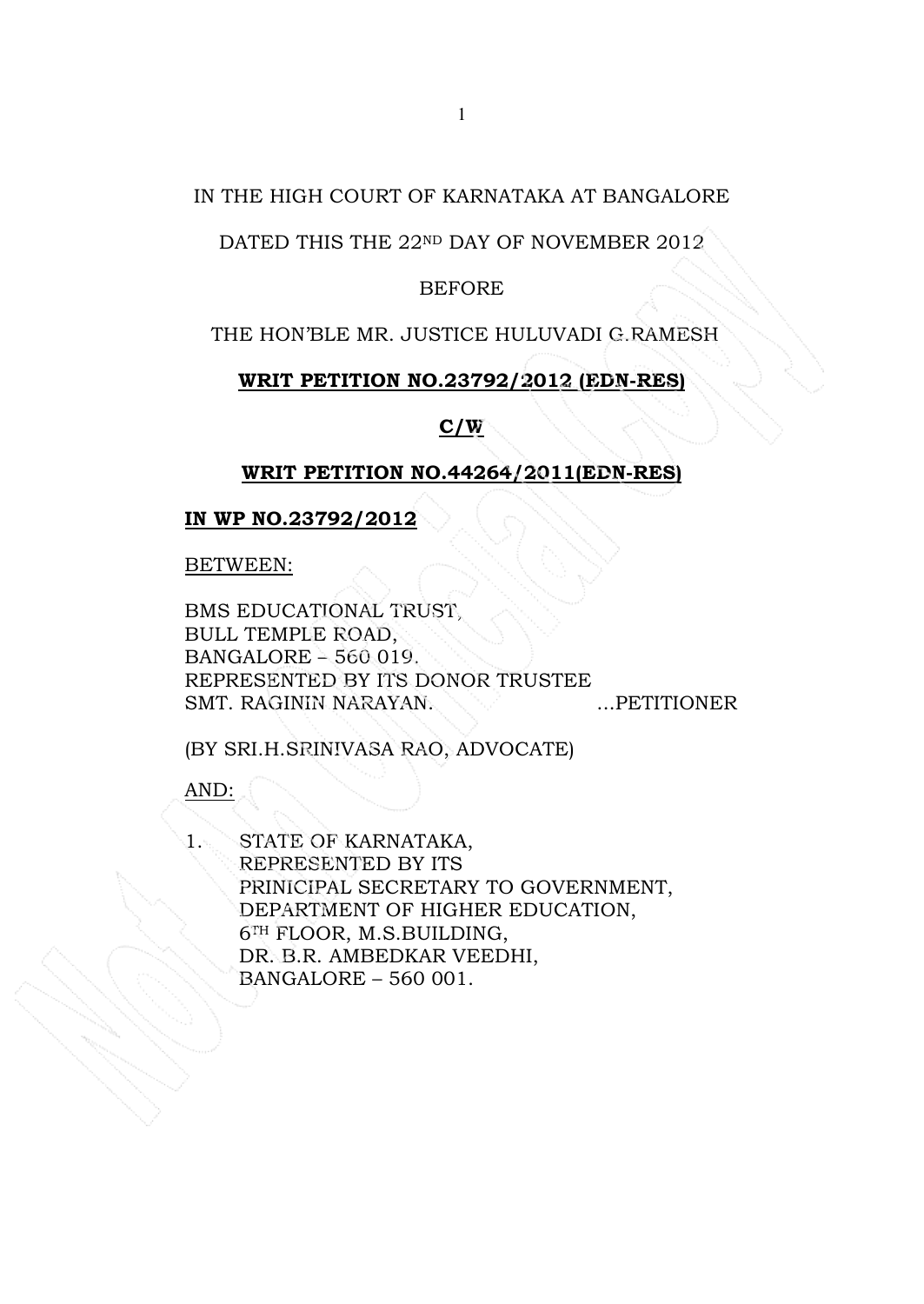- 2. ALL INDIA COUNCIL FOR TECHNICAL EDUCATION, (A STATUTORY BODY UNDER MINISTRY OF HRD, GOVERNMENT OF INDIA), 7TH FLOOR, CHANDRALOK BUILDING, JANPATH, NEW DELHI – 110 001. REPRESENTED BY ITS DIRECTOR.
- 3. COUNCIL OF ARCHITECTURE, INDIA HABITAT CENTRE, CORE 6A, 1ST FLOOR, LODHI ROAD, NEW DELHI 110 003. REPRESENTED BY ITS REGISTRAR. A MILL RESPONDENTS

(BY SRI.P.S. DINESH KUMAR, ADV FOR R2 SRI. R. OM KUMAR, AGA FOR R1)

THIS WRIT PETITION IS FILED UNDER ARTICLES 226 AND 227 OF THE CONSTITUTION OF INDIA PRAYING TO QUASH THE ORDER DTD. 19.4.12 PASSED BY R2 VIDE ANNEX-F DEMANDING PENALTY FOR EXCESS INTAKE OF TWO STUDENTS IN B.ARCH. COURSE FOR THE YEAR 2011-12.

### IN WP NO.44264/2011

#### BETWEEN:

BMS SCHO0L OF ARCHITECTURE, POST BOX NO.6448, BMSIT CAMPUS, DODDABALLAPUR MAIN ROAD, AVALAHALLI, YELAHANKA, BANGALORE – 560 064. REPRESENTED BY ITS DIRECTOR. ... PETITIONER

(BY SRI.H.SRINIVASA RAO, ADVOCATE)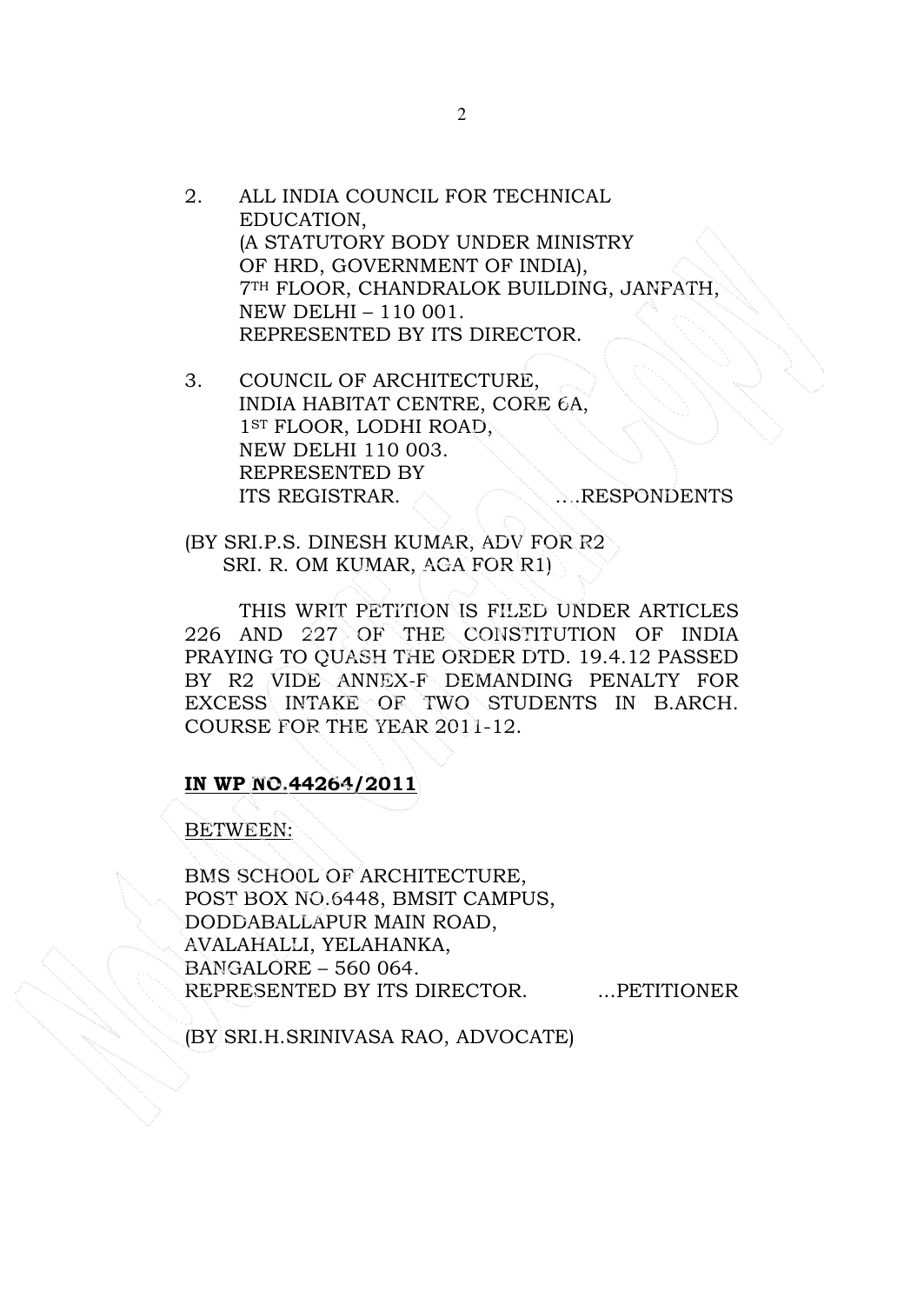AND:

- 1. STATE OF KARNATAKA, REPRESENTED BY ITS PRINICIPAL SECRETARY TO GOVERNMENT, DEPARTMENT OF HIGHER EDUCATION, 6TH FLOOR, M.S.BUILDING, DR. B.R. AMBEDKAR VEEDHI, BANGALORE – 560 001.
- 2. VISVESVARAYA TECHNOLOGICAL UNIVERSITY, "JNANA SANGAMA", BELGAUM – 590 018, KARNATAKA, REPRESENTED BY ITS REGISTRAR.
- 3. ALL INDIA COUNCIL FOR TECHNICAL EDUCATION, (A STATUTORY BODY UNDER MINISTRY OF HRD, GOVERNMENT OF INDIA), 7TH FLOOR, CHANDRALOK BUILDING, JANPATH, NEW DELHI – 110 001. REPRESENTED BY ITS DIRECTOR.
- 4. COUNCIL OF ARCHITECTURE, INDIA HABITAT CENTRE, CORE 6A, 1ST FLOOR, LODHI ROAD, NEW DELHI 110 003. REPRESENTED BY ITS REGISTRAR.
- 5. AKANKSH SREEDHAR MORAB
- 6. ARUSH PATI
- 7. EKTA CHOPRA
- 8. HARSHITA.V.REDDY
- 9. MANJU AKASH.J.K
- 10. MUYEEZA AFZAL
- 11. NAVYA.M.R.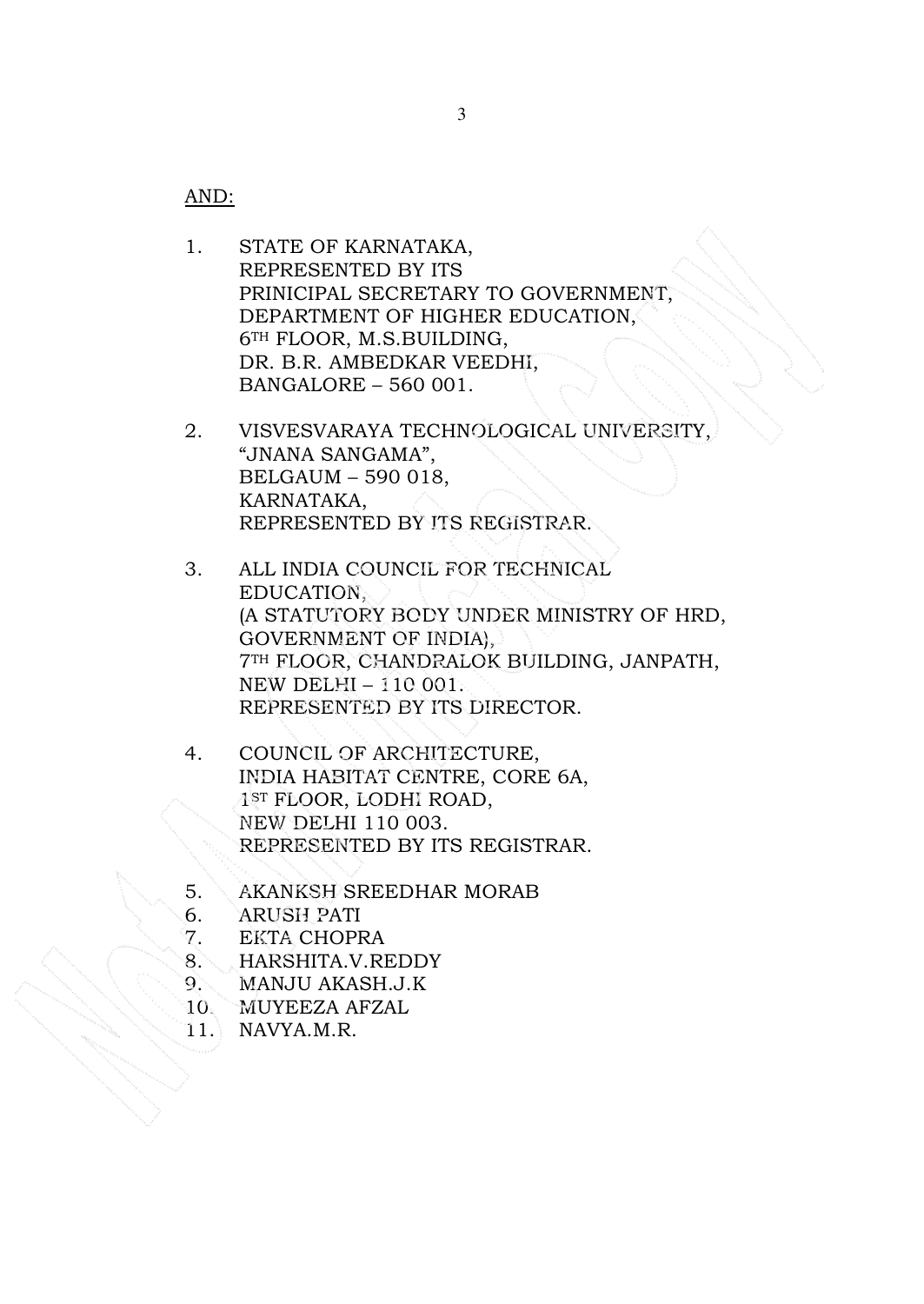- 12. NIKITA CHAVAN
- 13. NISHAD.V.KARNAD
- 14. SAHANA M.BHAT
- 15. SAVITHA.M
- 16. SMRITI K
- 17. SUKRUTHA.N.S
- 18. ANUSHA.K
- 19. KAVYA SRINIVAS
- 20. MOHD. IBRAHIM
- 21. SHRUTHI NATH.N
- 22. SIDDHARTH RABBI
- 23. B.ARJUN SRI
- 24. KUTSHO.U THERIE
- 25. SUMODHINI.V.
- 26. POOJA V
- 27. SYED SHARIK ULLA
- 28. ABHAY ARYA

# ALL THE ABOVE STUDENTS STUDYING III SEMESTER

- 29. AISHWARYA UDAY
- 30. ANUPAMA MANJUNATH
- 31. CHAITRALAKSHMI.R
- 32. CLERIN ALEX
- 33. DIVYA SARA JACOB
- 34. HANNAH JOHN
- 35. HARITHA RAJAN
- 36. KUNDHAVI NAGARAJ PALAVALLI
- 37. MAHIMA J
- 38. MANASA.H.A
- 39. NANDA.B.S
- 40. NUPUR ROYCHAUDHURY
- 41. PALLAVI S.NARAYAN
- 42. PRAGATHI PRASSAD.S
- 43. RASHMI REDDY.R
- 44. RIA C.HEGDE
- 45. RITIKA SANJEEV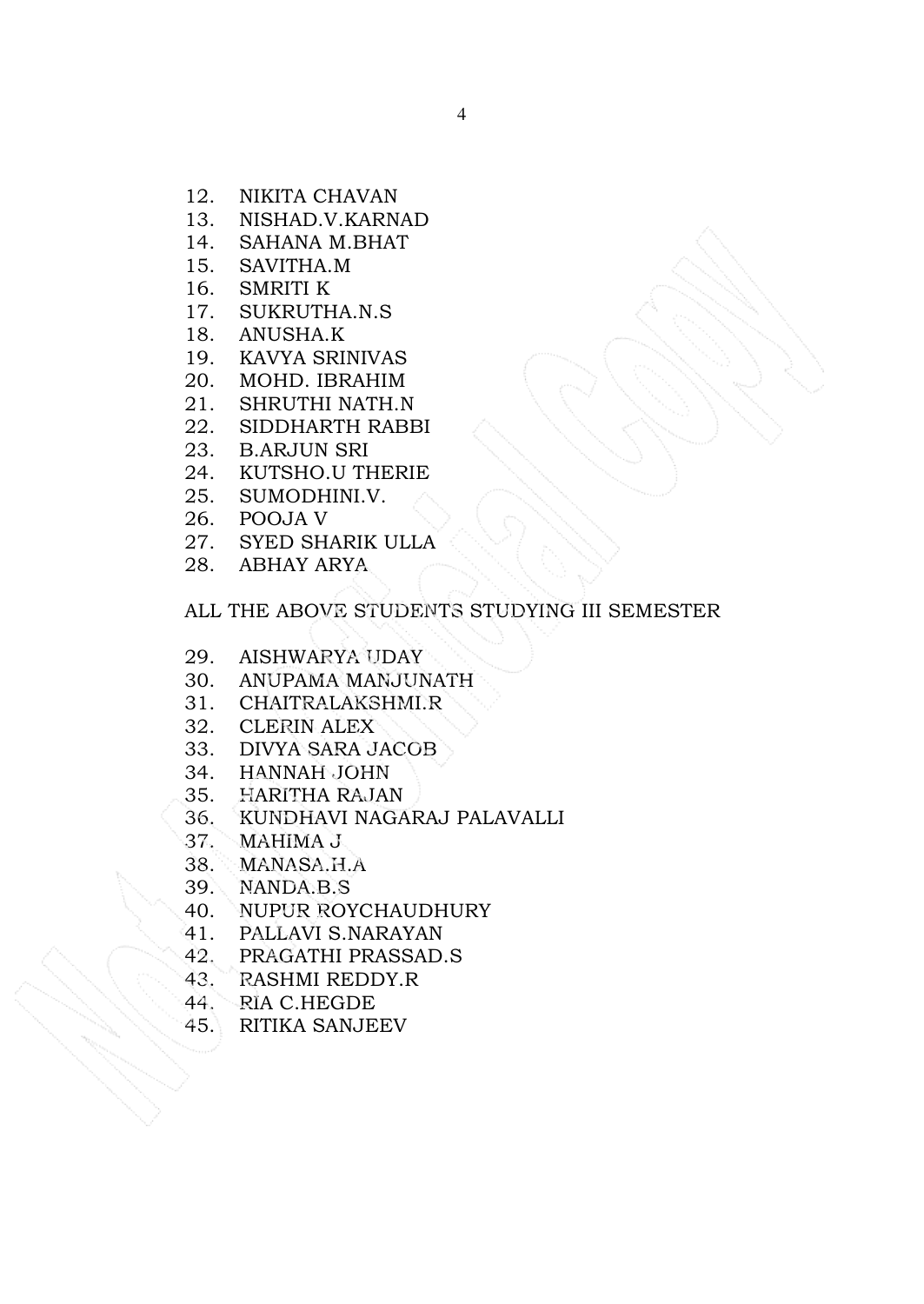- 46. S.SHARANYA
- 47. SAMATA KIRAN HEGDE
- 48. SANJANA P.HARISH
- 49. VARNA V.VENKATESH
- 50. VIDYASHREE UNNIKRISHNAN
- 51. AISHWARYA DEONANI
- 52. AMINA GOUSIA
- 53. AMRUTA.V
- 54. APPORVA S.HEGDE
- 55. KOMAL NARENDRA
- 56. MEGHANA.G.R
- 57. MITHILA.K.P
- 58. NISHKALA.B
- 59. POOJA HARUMALANI
- 60. POOJITHA.M.P
- 61. PRANOTI.V
- 62. RASHMI.Y
- 63. RUPINI.E
- 64. SHARANYA R REDDY
- 65. VARALIKA RAJ SINGH
- 66. ADITI MALAVIKA.V
- 67. AFREEN ASIFA ASHRAF
- 68. ASHWINI.V
- 69. MONISHA.N
- 70. NIKITA.R
- 71. NIVEDITHA SHIVAJKUMAR
- 72. RANJITHA.H.B
- 73. RIJUTA PATGIRI
- 74. SANJANA A.SAI
- 75. SHIKHA SWAROOP
- 76. SHRUTHI NAIDU.E.K
- 77. SONU.M
- 78. SUVIKSHA.S.R
- 79. AKASH.V
- 80. BHARGAV BHAT.U.R
- 81. CHANDHAN.R.K
- 82. MAHESH.N.R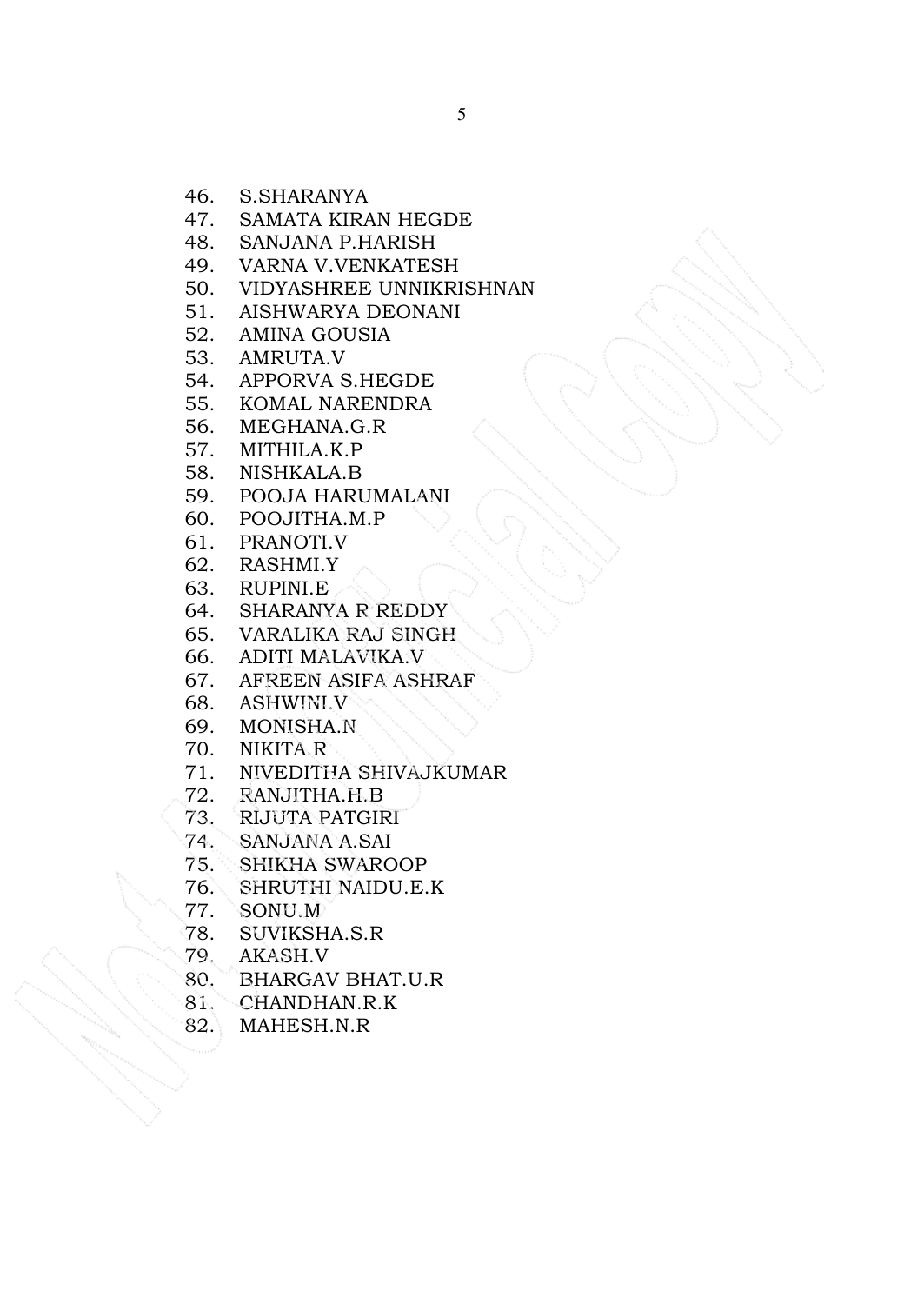- 83. MANEESH R.BHAT
- 84. MOHAMMAD SOUHAN.B.A
- 85. NAGARJUN.M
- 86. SATHISH.M
- 87. SIDDHARTHA VALLURI
- 88. SOURABH NAVANI
- 89. VARUN.Y
- 90. AMAN ULLAH
- 91. AMEESH M KAREKAR
- 92. DEEPAK AGNIHOTRI
- 93. HARSHITH.L.R
- 94. KARTHIK.G
- 95. RAEES BACKER
- 96. SIDDARTH DUTTA
- 97. ARSH BANSAL
- 98. ARVIND RAJGOPAL
- 99. CEPHAS BHASKAR
- 100. GADEPALLY ROHIT
- 101. MOHAMMED OWAZE ANSARI
- 102. MOHIT MAKHIJA
- 103. NIHAL KIRAN REDDY
- 104. SUDESH REDDY N.
- 105. YASHAS.R

# ALL THE ABOVE STUDENTS STUDYING I SEMESTER

AND C/O BMS SCHO0L OF ARCHITECTURE, POST BOX NO.6448, BMSIT CAMPUS, DODDABALLAPUR MAIN ROAD, AVALAHALLI, YELAHANKA, BANGALORE – 560 064. ....RESPONDENTS

(BY SRI. R. OM KUMAR, AGA FOR R1 SRI. B.B. PATIL, ADVOCATE FOR R2 SRI. P.S. DINESH KUMAR, ADV. FOR R3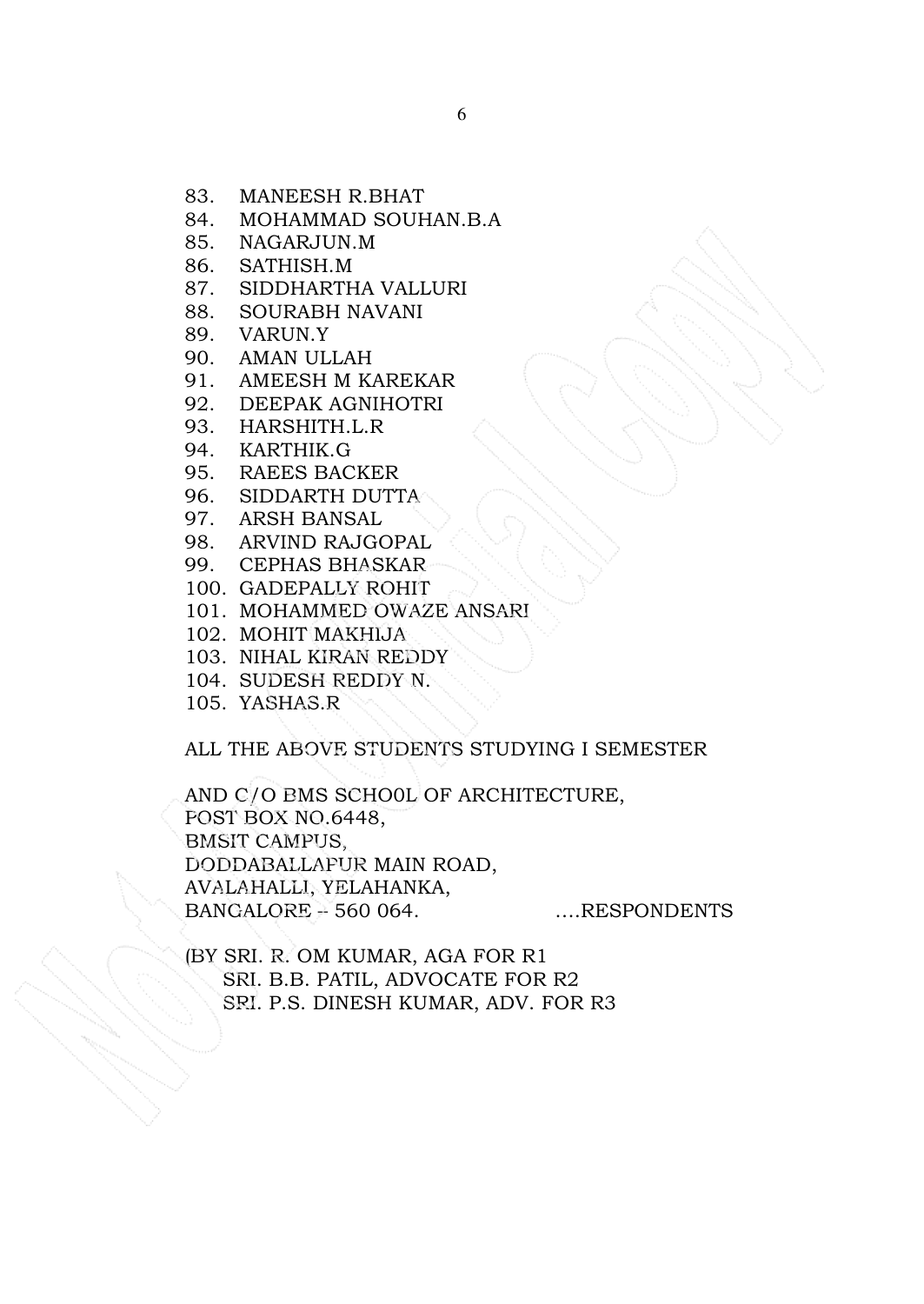#### SRI. SIDDHARTH .B. MUCHANDI & CHINMAY.J. MRIJI, ADV., FOR R4 SRI. ABHIJEETH HARNAHALLI, ADV., FOR R5-105)

THIS WRIT PETITION IS FILED UNDER ARTICLES 226 AND 227 OF THE CONSTITUTION OF INDIA PRAYING TO DIRECT THE R1 & R2 TO RECOGNIZE & ACCEPT THE APPROVAL GRANTED BY R4 FOR RUNNING THE COLLEGE OF ARCHITECTURE IN PETITIONER-INSTITUTION & GRANT AFFILIATION ACCORDINGLY.

THESE WRIT PETITIONS COMING ON FOR ORDERS THIS DAY, THE COURT PASSED THE FOLLOWING:

#### O R D E R

 These petitions are filed seeking for writ of mandamus directing the respondents to recognize and accept the approval granted by respondent No.4 for running the college of Architecture by granting affiliation.

 2. In these petitions, the management as well as the students have prayed for recognition of their application and admissions under the Council of Architecture.

ζ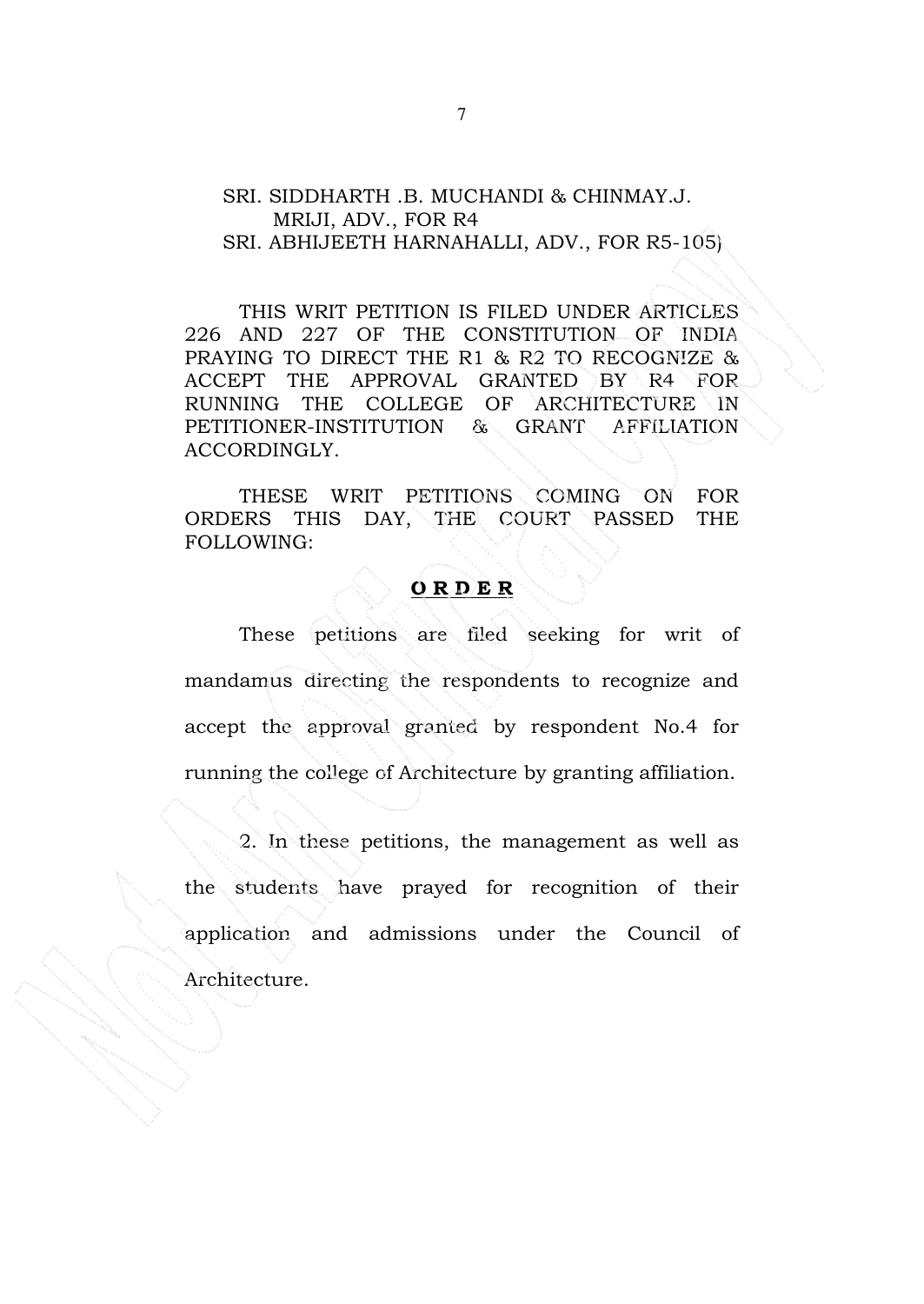3. The State has directed the petitioner to obtain accorded approval from AICTE instead of seeking approval from Council of Architecture insofar as recognition of college and admission of students. The petitioner-institution is an institution established exclusively to cater to the subject of Architecture, as such the approval ought to have been obtained from the Council of Architecture and therefore there would be no requirement to obtain approval from AICTE. Further the Council of Architecture is the final authority for the purpose of fixing the norms and regulating the standard of architectural education in India.

4. It is also the submission of the learned counsel for the petitioner that Architecture is not a branch of engineering/technology and the same is covered under the Architects Act, 1972 and the Architecture Course is a five years Course and Bachelor of Engineering/B.Tech is only four years course, which is under the control of

8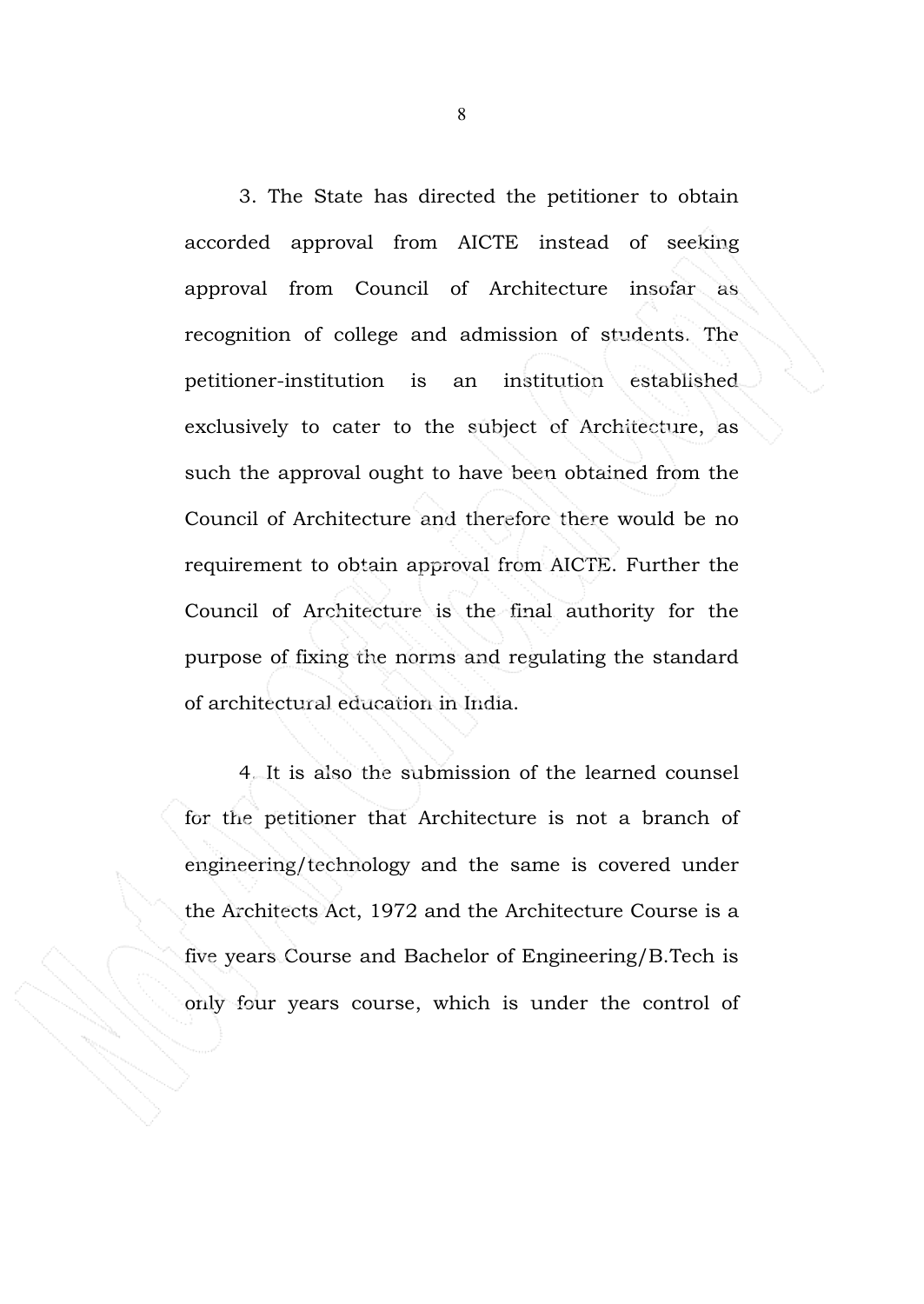AICTE. It is also his submission that, for admission and eligibility to Architecture course, respondent Nos.1 and 2 are following the norms of Council of Architecture, established under the Architects Act, 1972 and not AICTE. The Council of Architecture is the statutory body responsible to regulate architectural education and profession and therefore, they have sought for quashing of the impugned orders passed by respondent Nos.1 and 2 as per Annexures- A and B and to allow the petitions.

 5. Per contra, the learned counsel for AICTE submitted that the matter is pending before the Apex Court and still the matter is not finally concluded. Hence, prays to dismiss the petition.

 6. Heard the learned counsel for the petitioner, learned counsel for AICTE and learned Government Advocate.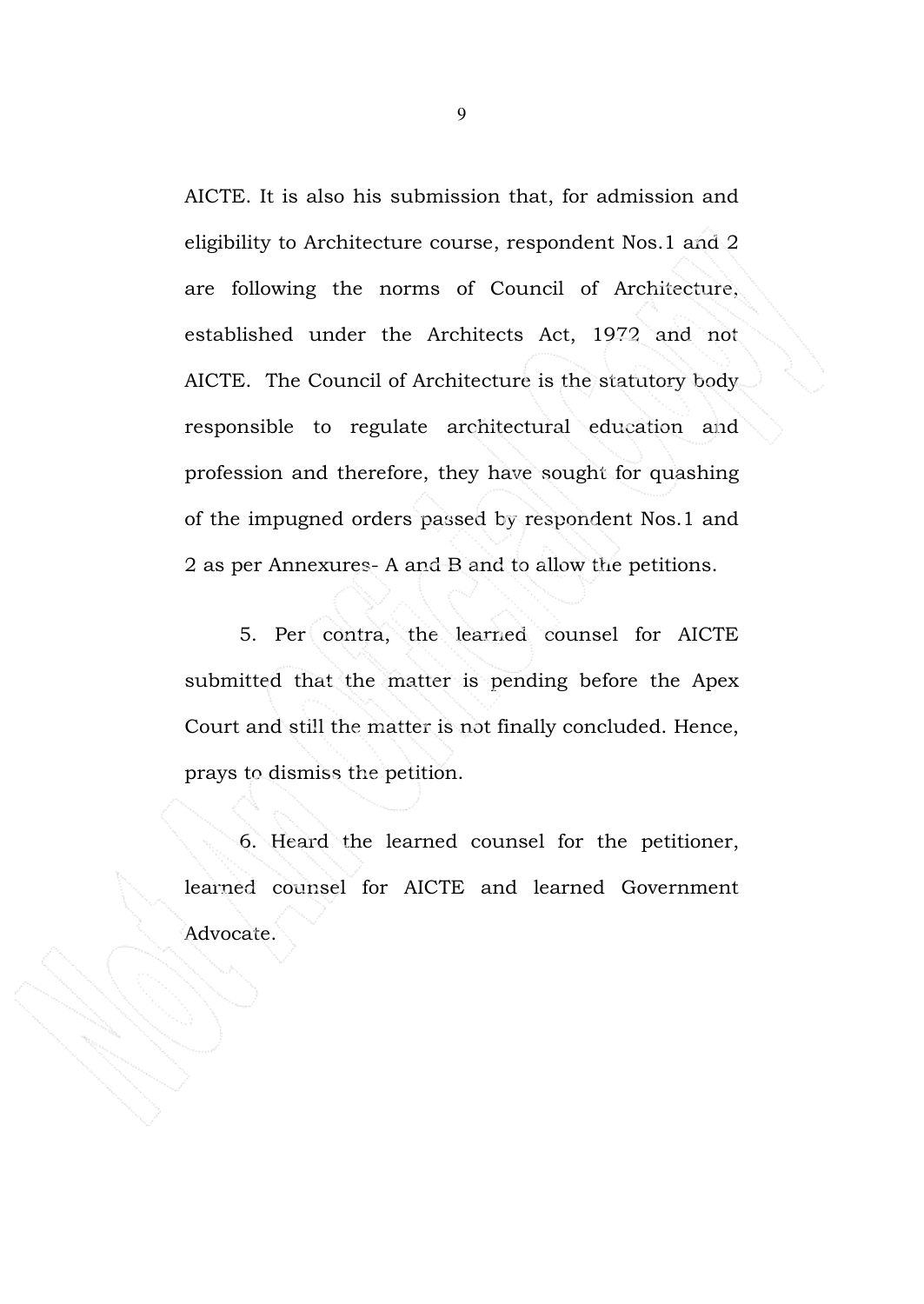7. The learned counsel appearing for the petitioner relying upon the decisions of the Bombay High Court reported in 2012 (4) AIR Bom R 371) and in 2012 (114) Bom.L.R.2508 between Kum.Khayti Girish Purnima **Kulkarni v. College of Architecture** contends that, in similarly situated facts and circumstances, the Bombay High Court has held that, Council of Architecture exercises power under the provisions contained in the Architects Act, 1972, in the matter prescribing and regulating the norms and standards of architectural institutions and submitted that, there is no stay granted by the Supreme Court against the order of the Bombay High Court, accordingly, he has sought for to allow the petitions.

 8. In para 15 of the Judgment of Bombay High Court cited supra it is held that, though the matter is pending before the Apex Court, there is no interim order